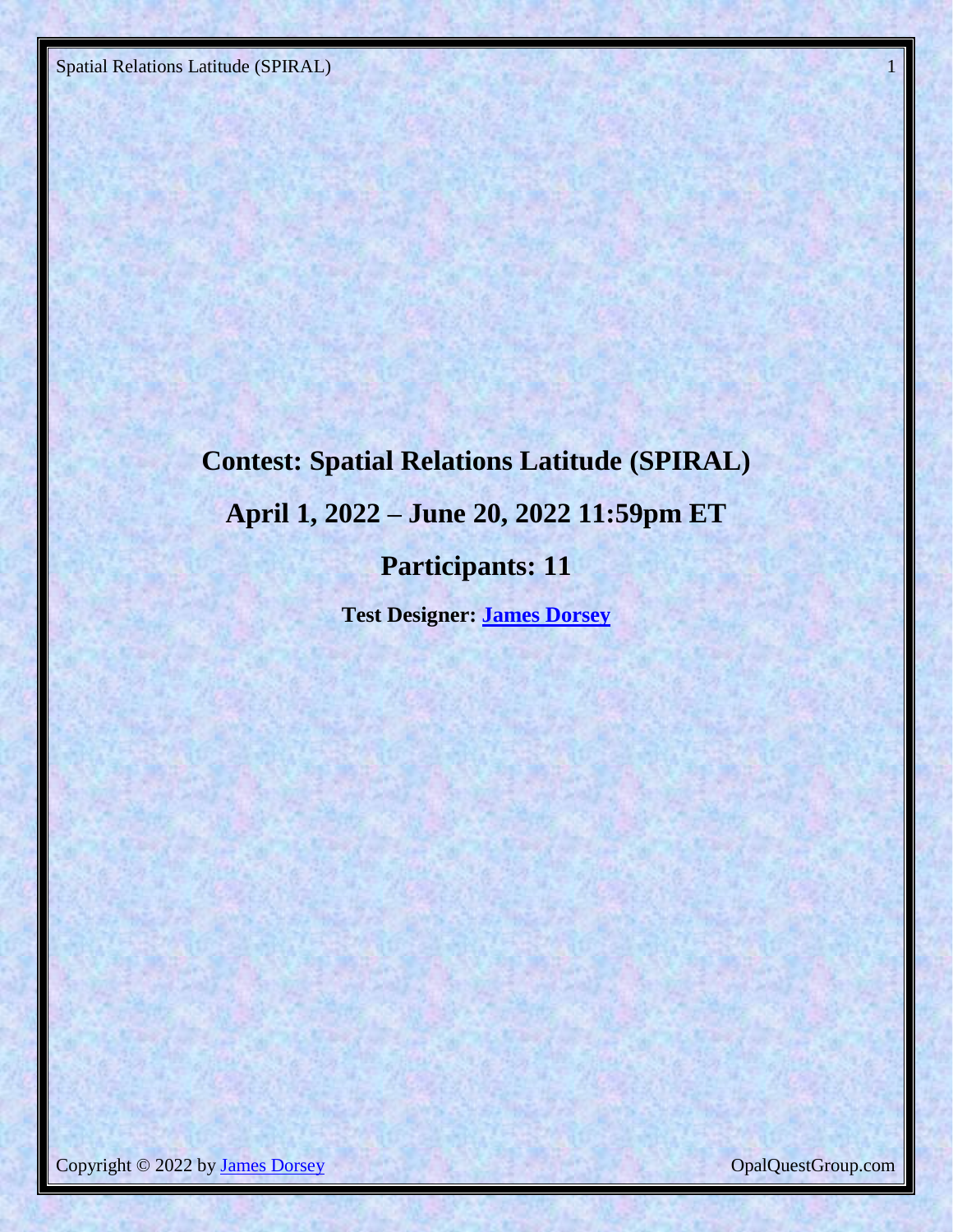### **Table of Contents**

| <b>Topic</b>                     | Page |
|----------------------------------|------|
| Contest Information              |      |
|                                  |      |
| Final Scoreboard (June 20, 2022) |      |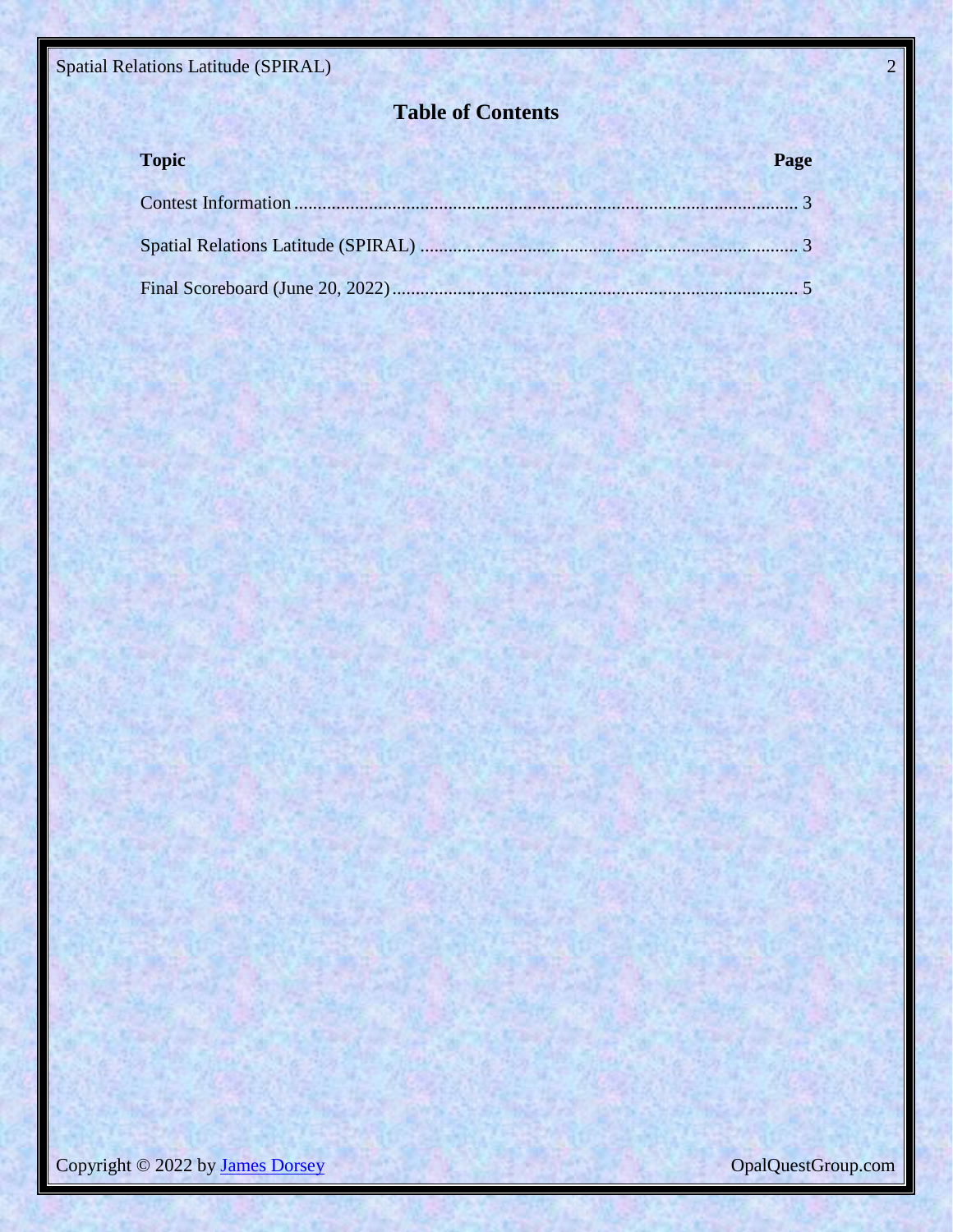<span id="page-2-1"></span><span id="page-2-0"></span>

|     | <b>Spatial Relations Latitude (SPIRAL)</b>                                              |                                |                                      |         |              |         |                            |   |                                                                                                                                                                                         |  | 3                  |
|-----|-----------------------------------------------------------------------------------------|--------------------------------|--------------------------------------|---------|--------------|---------|----------------------------|---|-----------------------------------------------------------------------------------------------------------------------------------------------------------------------------------------|--|--------------------|
|     |                                                                                         |                                |                                      |         |              |         | <b>Contest Information</b> |   |                                                                                                                                                                                         |  |                    |
|     |                                                                                         |                                |                                      |         |              |         |                            |   | Cheating: Do not discuss answers/hints. No time limit. Two attempts and reference aids are allowed. No penalty for guesses/wrong answers.<br><b>Spatial Relations Latitude (SPIRAL)</b> |  |                    |
|     |                                                                                         |                                |                                      |         |              |         |                            |   | Observe the rotation and symmetry of the letters/numbers/symbols; for the solutions, use your keyboard - no drawing or software required!                                               |  |                    |
| I.  | <b>Series</b>                                                                           |                                |                                      |         |              |         |                            |   |                                                                                                                                                                                         |  |                    |
| 1.  | Complete the series:                                                                    |                                |                                      |         |              |         |                            |   |                                                                                                                                                                                         |  |                    |
| 2.  | 7<br>Complete the series:                                                               |                                |                                      |         |              |         |                            |   |                                                                                                                                                                                         |  |                    |
|     |                                                                                         |                                | ?                                    |         |              |         |                            |   |                                                                                                                                                                                         |  |                    |
| 3.  | Complete the series:                                                                    |                                |                                      |         |              |         |                            |   |                                                                                                                                                                                         |  |                    |
|     | o                                                                                       |                                | 0                                    |         | $\mathbf{o}$ |         | $\mathbf 0$                |   |                                                                                                                                                                                         |  |                    |
|     |                                                                                         | $\mathbf O$                    |                                      | $\circ$ |              | $\circ$ |                            | ? |                                                                                                                                                                                         |  |                    |
| II. |                                                                                         | <b>Matrices</b>                |                                      |         |              |         |                            |   |                                                                                                                                                                                         |  |                    |
| 4.  | Find the missing element in this matrix:                                                |                                |                                      |         |              |         |                            |   |                                                                                                                                                                                         |  |                    |
|     | J                                                                                       |                                |                                      |         |              |         |                            |   |                                                                                                                                                                                         |  |                    |
| 5.  | $=$ $\overline{ }$<br>Find the missing row in this matrix:                              |                                | ==                                   |         |              |         |                            |   |                                                                                                                                                                                         |  |                    |
|     | !!11!!11                                                                                |                                |                                      |         |              |         |                            |   |                                                                                                                                                                                         |  |                    |
|     | 11! 11! 11!                                                                             |                                |                                      |         |              |         |                            |   |                                                                                                                                                                                         |  |                    |
|     | 11!!11!!                                                                                |                                |                                      |         |              |         |                            |   |                                                                                                                                                                                         |  |                    |
| 6.  |                                                                                         |                                |                                      |         |              |         |                            |   | Find the missing element in this matrix (unlike the others, you can count on spending a lot of time trying to solve this matrix item):                                                  |  |                    |
|     | %<br>%                                                                                  | $\mathcal{H}$<br>$\mathcal{R}$ | $\mathfrak{a}$<br>%                  |         |              |         |                            |   |                                                                                                                                                                                         |  |                    |
|     | $\mathcal{R}$                                                                           | $\mathfrak{a}$                 | $\mathcal{H}$                        |         |              |         |                            |   |                                                                                                                                                                                         |  |                    |
|     | $\kappa$                                                                                | $\mathbf{Q}$                   | %                                    |         |              |         |                            |   |                                                                                                                                                                                         |  |                    |
|     | %<br>$\kappa$                                                                           | $\mathbf{a}$<br>%              | $\overline{\cdot}$<br>$\mathfrak{a}$ |         |              |         |                            |   |                                                                                                                                                                                         |  |                    |
|     |                                                                                         |                                |                                      |         |              |         |                            |   |                                                                                                                                                                                         |  |                    |
|     | $\mathfrak{a}$<br>$\boldsymbol{\mathcal{Q}}$                                            | %<br>$\mathbf{a}$              | $\alpha$<br>$\mathbf{\mathfrak{a}}$  |         |              |         |                            |   |                                                                                                                                                                                         |  |                    |
|     | $\kappa$                                                                                | %                              | %                                    |         |              |         |                            |   |                                                                                                                                                                                         |  |                    |
| Ш.  |                                                                                         | <b>Analogies</b>               |                                      |         |              |         |                            |   |                                                                                                                                                                                         |  |                    |
|     | 7. Complete the analogy:                                                                |                                |                                      |         |              |         |                            |   |                                                                                                                                                                                         |  |                    |
| 8.  | 6:9::p::?<br>Complete the analogy:                                                      |                                |                                      |         |              |         |                            |   |                                                                                                                                                                                         |  |                    |
|     | $V: \nabla :: 7: ?$                                                                     |                                |                                      |         |              |         |                            |   |                                                                                                                                                                                         |  |                    |
|     | 9. Complete the analogy:                                                                |                                |                                      |         |              |         |                            |   |                                                                                                                                                                                         |  |                    |
|     | ${ : } ' :: ' : ?$                                                                      |                                |                                      |         |              |         |                            |   |                                                                                                                                                                                         |  |                    |
| IV. | Odd-One-Out                                                                             |                                |                                      |         |              |         |                            |   |                                                                                                                                                                                         |  |                    |
|     | 10. Select the letter (A, B, or C) of the item that is different from the others:       | $\times$                       |                                      |         |              |         |                            |   |                                                                                                                                                                                         |  |                    |
|     | Q<br>A                                                                                  | <sub>B</sub>                   | D<br>$\mathsf{C}$                    |         |              |         |                            |   |                                                                                                                                                                                         |  |                    |
|     | 11. Select the letter (A, B, C, or D) of the item that is different from the others:    |                                |                                      |         |              |         |                            |   |                                                                                                                                                                                         |  |                    |
|     | I<br>$\overline{A}$                                                                     | N<br>B                         | Z<br>$\mathsf{C}$                    | U<br>D  |              |         |                            |   |                                                                                                                                                                                         |  |                    |
|     | 12. Select the letter (A, B, C, D, or E) of the item that is different from the others: |                                |                                      |         |              |         |                            |   |                                                                                                                                                                                         |  |                    |
|     | $\mathcal{Y}$<br>$\overline{A}$                                                         | B                              | L<br>$\mathsf{C}$                    | ÷<br>D  | $\sim$<br>E  |         |                            |   |                                                                                                                                                                                         |  |                    |
|     |                                                                                         |                                |                                      |         |              |         |                            |   |                                                                                                                                                                                         |  |                    |
|     | Copyright © 2022 by James Dorsey                                                        |                                |                                      |         |              |         |                            |   |                                                                                                                                                                                         |  | OpalQuestGroup.com |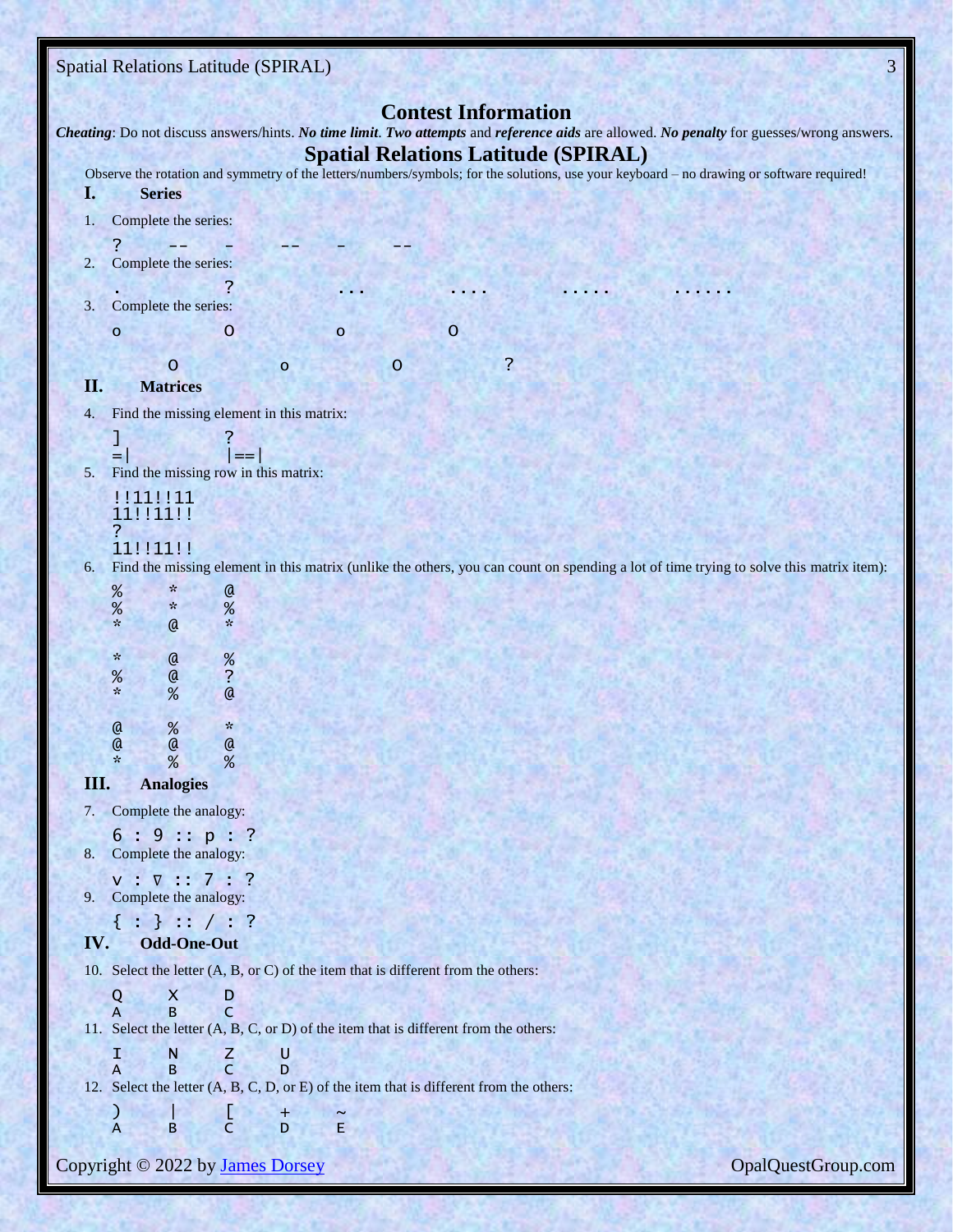#### **V. Problem Solving**

Find where the missing line needs to be in order to complete the pattern for items 13, 14, and 15 (the items are individually colored)

| 3 |   |   |                   |    |                     |    |        |  |        |    |                              |  |                              |                             |
|---|---|---|-------------------|----|---------------------|----|--------|--|--------|----|------------------------------|--|------------------------------|-----------------------------|
|   |   | Δ |                   |    |                     |    |        |  |        |    |                              |  |                              |                             |
|   |   |   |                   |    |                     |    |        |  |        |    |                              |  |                              |                             |
|   |   |   |                   |    |                     |    |        |  |        |    |                              |  |                              |                             |
|   |   |   |                   |    |                     |    |        |  |        |    |                              |  |                              |                             |
| 1 |   |   |                   |    |                     |    |        |  |        |    |                              |  |                              |                             |
|   |   |   |                   |    |                     |    |        |  |        |    |                              |  |                              |                             |
|   |   |   |                   |    |                     |    |        |  |        |    |                              |  |                              |                             |
|   | 2 |   | $\mathbf{1}$<br>X | Ex | $\overline{2}$<br>X | 13 | 3<br>X |  | 4<br>Χ | 14 | 5<br>$\overline{\mathsf{X}}$ |  | 6<br>$\overline{\mathsf{X}}$ | 15<br>7<br>$\boldsymbol{X}$ |

Write coordinates going from left to right or top (corner) to bottom (corner). The missing line could be vertical, horizontal, or diagonal (each diagonal line is to be viewed as one continuous line connecting one corner of the bolded square to the other corner.

For example, imagine the following scenarios of missing lines for the smallest square in the example (Ex):

- If only the bottom horizontal line is missing, complete it with: Left (X, Y) = (1, 2,5) and Right (X, Y) = (1.5, 2.5)
- If only the right vertical line is missing, complete it with: Top  $(X, Y) = (1.5, 3)$  and Bottom  $(X, Y) = (1.5, 2.5)$
- If only the \ diagonal (top left to bottom right) is missing, complete it with: Top corner  $(X, Y) = (1, 3)$  and Bottom corner  $(X, Y) = (1.5, 2.5)$
- If only the / diagonal (top right to bottom left) is missing, complete it with: Top corner  $(X, Y) = (1.5, 3)$  and Bottom corner  $(X, Y) = (1, 2.5)$

Please review the above examples before attempting the following items to understand the correct format for answering them. 13. Write the coordinates for item 13 going from left to right or top (corner) to bottom (corner) in the correct format:

Left or Top (corner)  $(X, Y) = (?, ?)$  and Right or Bottom (corner)  $(X, Y) = (?, ?)$ 

14. Write the coordinates for item 14 going from left to right or top (corner) to bottom (corner) in the correct format: Left or Top (corner)  $(X, Y) = (?, ?)$  and Right or Bottom (corner)  $(X, Y) = (?, ?)$ 

15. Write the coordinates for item 15 going from left to right or top (corner) to bottom (corner) in the correct format: Left or Top (corner)  $(X, Y) = (?, ?)$  and Right or Bottom (corner)  $(X, Y) = (?, ?)$